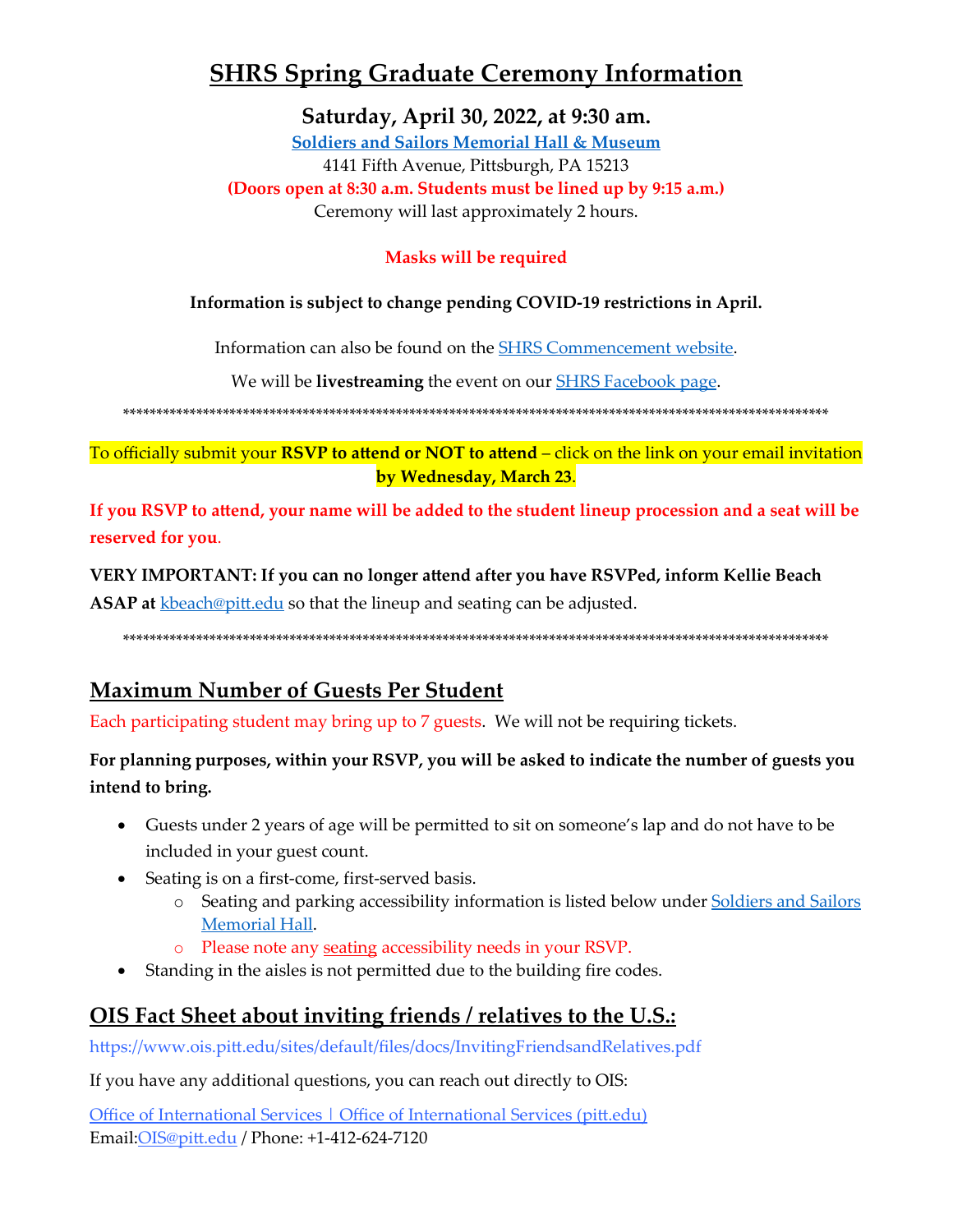## **Regalia (Cap, Gown & Hood)**

All participating students are required to purchase and wear regalia for the ceremony. We encourage you to PRE-ORDER your regalia, then pick it up at Graduation Central on April 12 and 13 at the [University Store on Fifth!](https://www.pittuniversitystore.com/SiteText?id=83063)!! You must pre-order your regalia by March 30. The pre-order link will be closed after the 30<sup>th</sup>. If you miss the pre-order deadline you can purchase it at Graduation Central, but that is not preferred!

- **Please clic[k HERE](https://www.pittuniversitystore.com/MerchList?ID=30445) to preorder** and **pick up** at Graduation Central (University Store) on April 12 and 13 . *After* April 13, please call, email, or stop by the University Store on Fifth to pick up your regalia. 412-648-1455, the university store @pitt.edu. Attached to the invite email is a listing of all SHRS Hood colors by degree for your reference.
- $\triangleright$  The bookstore encourages you to pre-order and pick up, but you can also have it shipped to your home. Please click **[HERE](https://pittsburgh.shopoakhalli.com/purchasewizard/Welcome)** to order and have it shipped.

After graduation, if you decide you don't want to keep your cap and gown, you can **recycle your regalia at any of the University Stores, April 30 through May 31** – just look for the regalia recycling collection bins. Caps and gowns collected through the program are recycled into rugs and animal bedding.

More information regarding regalia (including pricing, recycling, and a video on how to properly wear your regalia) can be found at this link: University Store - [Regalia and Graduation Information](https://www.pittuniversitystore.com/SiteText?id=89311) 

#### **If you have any questions regarding regalia, please visit or contact the [University store](https://www.pittuniversitystore.com/SiteText?id=83063)**

#### **Other information regarding regalia and attire:**

- ONLY doctoral students (including PhDs) will be hooded on stage.
- All students should wear their tassels on the right side of their mortarboard.
- We will **not** have extra regalia or components of regalia for you at the ceremony. Please come prepared!
- Please wear sensible shoes as you must go up and down steps to the stage.

### **Hooding for Graduate students**

Clinical doctorate degrees (Doctor of Physical Therapy, Doctor of Audiology, Clinical Science Doctorate in SLP and Occupational Therapy, and Doctor of Occupational Therapy) will be hooded on stage by their department.

PhD recipients will be hooded on stage by their committee chair and the title of their dissertation will be read.

Students should carry the hood on their left arm as they approach the stage for hooding.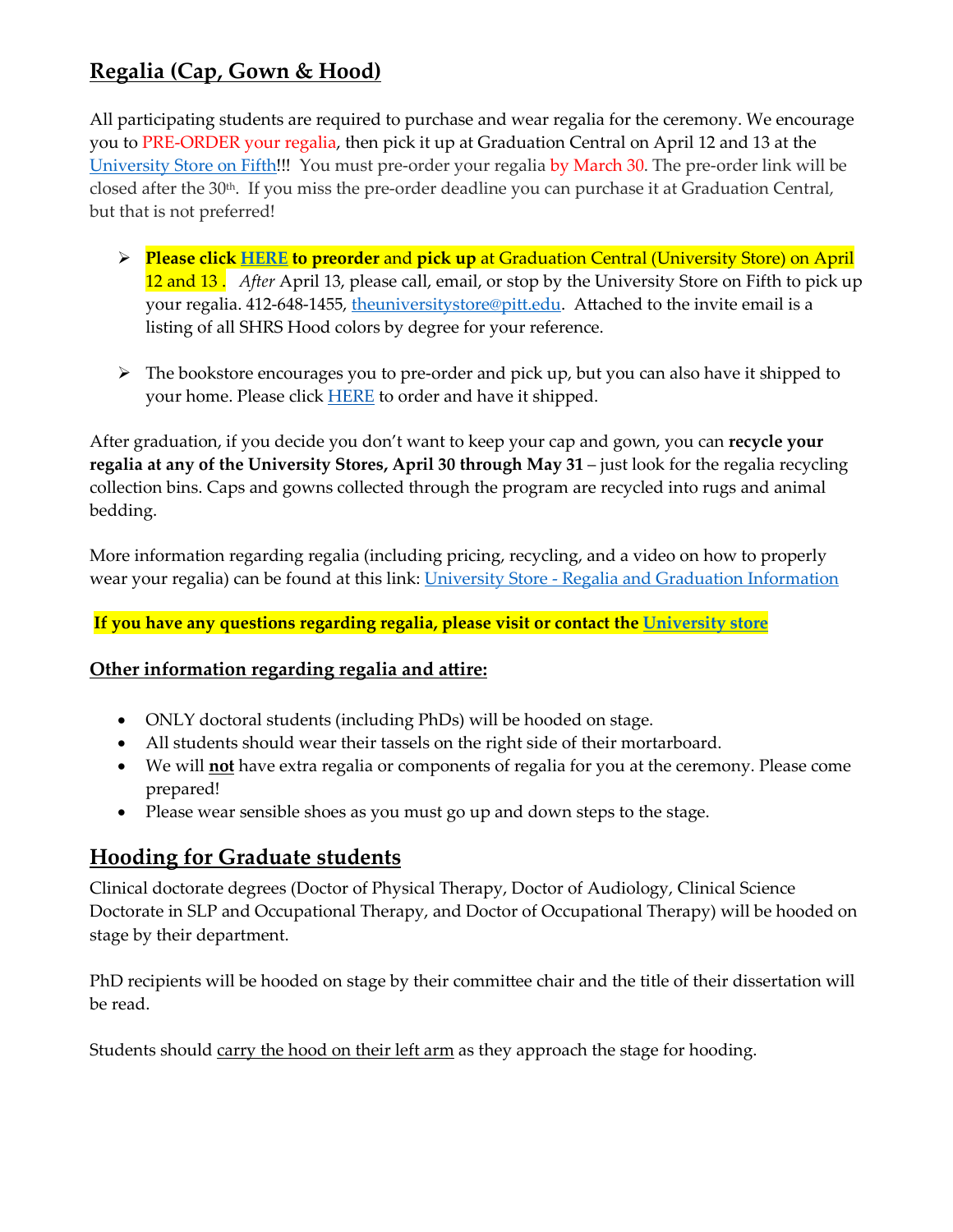## <span id="page-2-0"></span>**Soldiers and Sailors Memorial Hall**

Soldiers and Sailors Memorial Hall and Museum is a National Register of Historic Places landmark in Pittsburgh. It is the largest memorial in the United States dedicated to honoring all branches of military veterans and service personnel. Please visit their website for more information: <http://soldiersandsailorshall.org/>.

### **Parking and Guest Accessibility**

Paid parking is available on the street or in the [parking garage](http://www.alcoparking.com/university-of-pittsburgh/soldiers-and-sailors-parking-garage) located under Soldiers and Sailors. **Please note** there is no physical connection or elevator from or between the garage and the Hall. You must walk outside the garage to enter the Hall.

- Soldiers and Sailors Parking Garage hours are 8 a.m. to midnight. It is located at 4390 Bigelow Blvd.
- It's a \$5 flat fee to park there for the day. (Note: Pitt does not accept American Express credit cards.)
- All vehicles must enter on the Bigelow Boulevard side entrance (the University Place side is lease only).
- Guests with disabilities (wheelchair or limited walking) may park on the top (first floor) of the garage. Please specify this to the attendant when entering.
- Guests with disabilities may also be **dropped off** at the Soldiers and Sailors outdoor parking lot located at the corner of O'Hara Street and University Drive. There is a wheelchair ramp in the lot that enters directly into the building. This lot is only for drop off. NO parking is permitted in the outdoor Soldiers and Sailors parking lot.



For other parking garages [Click here to view Visitor Parking Brochure from University of Pittsburgh\)](http://r20.rs6.net/tn.jsp?f=00106uEphaoZ4VOkMNzlgS4enjSyH-NFvV3jxIAfP8OBFcVBSkdGaWeQ-SDv0Krx4E2rR10g2ZlQxE266ai8rdKD1RfcrY81vBhC0YQWnut1CzKo7ucbrAgXYXTKU1xqzxdIP0Vo22tiND0OPnZZrSezMvl91I30gtnf1fMkj7XE29v6yehFQxQAd7MFU3DDeZEALaQVnAvgUv24J5iyRhJmdbzEiqr1242_e-WZvuPZeY0-jY8RqsH0l9x1uIhEv3hwUFypY4LAXw=&c=&ch=)

# **Accessibility inside the Auditorium**

Once inside the Auditorium there is a **back row for wheelchairs,** and we will reserve the row in front of the wheelchair row for others to sit with them. Please note this in your RSVP.

Accessible restrooms are located on the third level, accessible via two elevators.